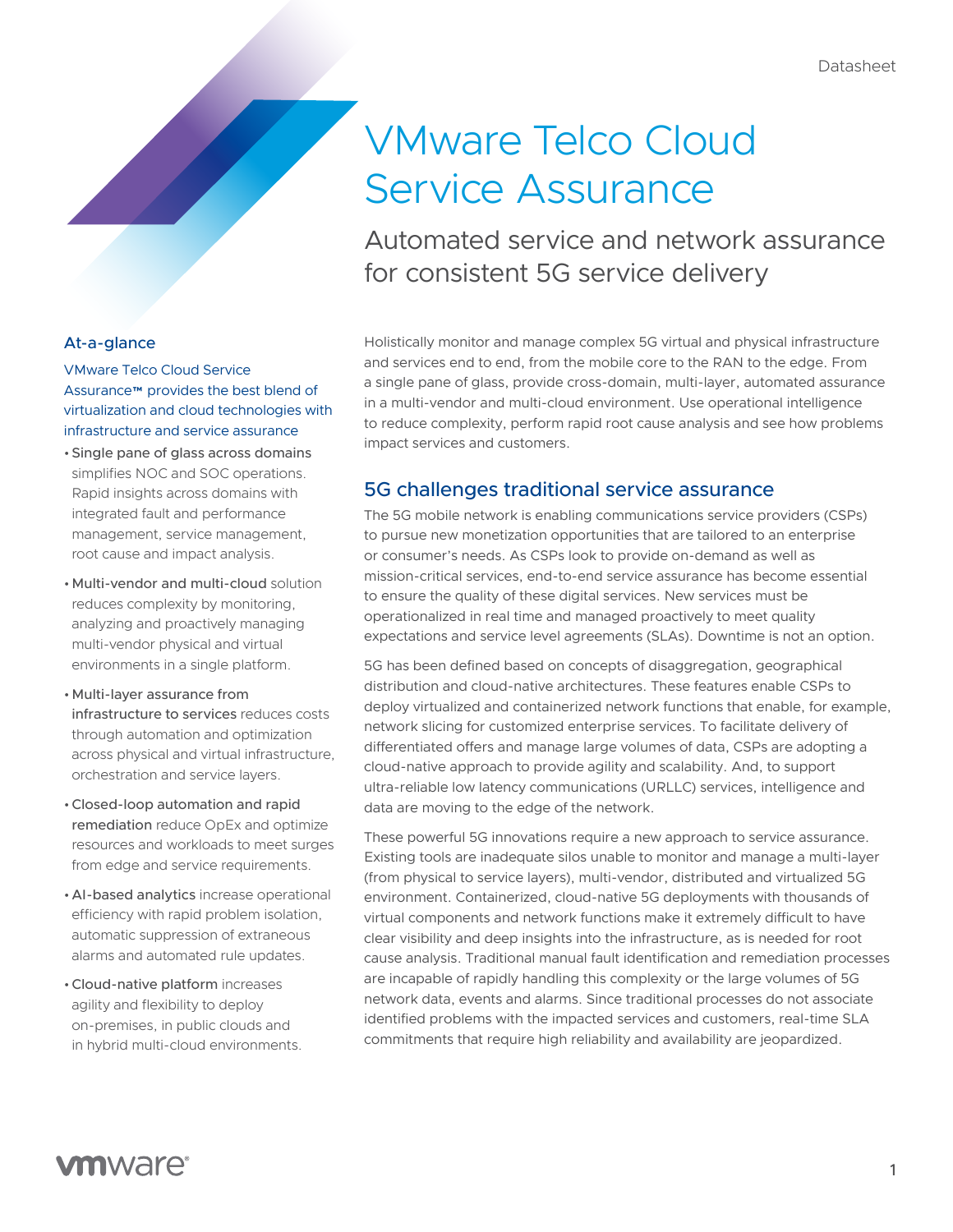# Operational intelligence and end‑to‑end automated 5G assurance

VMware Telco Cloud Service Assurance is designed from the start as a cloud‑native architecture that provides the agility needed to monitor and manage 5G physical and virtual complexity end to end, from the mobile core to the RAN to the edge. On a single pane of glass, the solution provides integrated operational intelligence on 5G infrastructures across multi-vendor domains and physical, virtualized and containerized environments. Its open, automated assurance platform provides actionable insights in near real time and end‑to‑end visibility to physical, virtual and service layers. Closed‑loop assurance and remediation capabilities cut across infrastructure, orchestration and service layers to manage real-time SLA and service quality conformance. VMware Telco Cloud Service Assurance integrates fault management, performance management, service management, root cause analysis and service impact analysis on a single platform.

Using VMware Telco Cloud Service Assurance's virtualization technologies and automated assurance, CSP network operations centers (NOCs) and service operations centers (SOCs) can manage their many networks as one to rapidly resolve network performance issues. Automatic association of issues with the affected customers or tenants enables prioritized remediation and consistent delivery of service quality. The result is reduced costs, increased operational efficiencies and higher customer satisfaction that enable CSPs to realize 5G monetization opportunities.

As part of the VMware Telco Cloud™ portfolio, VMware Telco Cloud Service Assurance (network monitoring and assurance product) integrated with VMware Telco Cloud Automation™ (network automation and orchestration product) provide the most powerful closed‑loop automation and remediation in the industry. VMware Telco Cloud Service Assurance works with the underlying infrastructure and management layers such as VMware Tanzu® Standard (container and Kubernetes automation and management product), VMware Cloud Director™ and Integrated OpenStack for Telco Cloud Platform™ (5G RAN and core network function deployment), and VMware Telco Cloud Infrastructure™ (virtualization and VIM layer).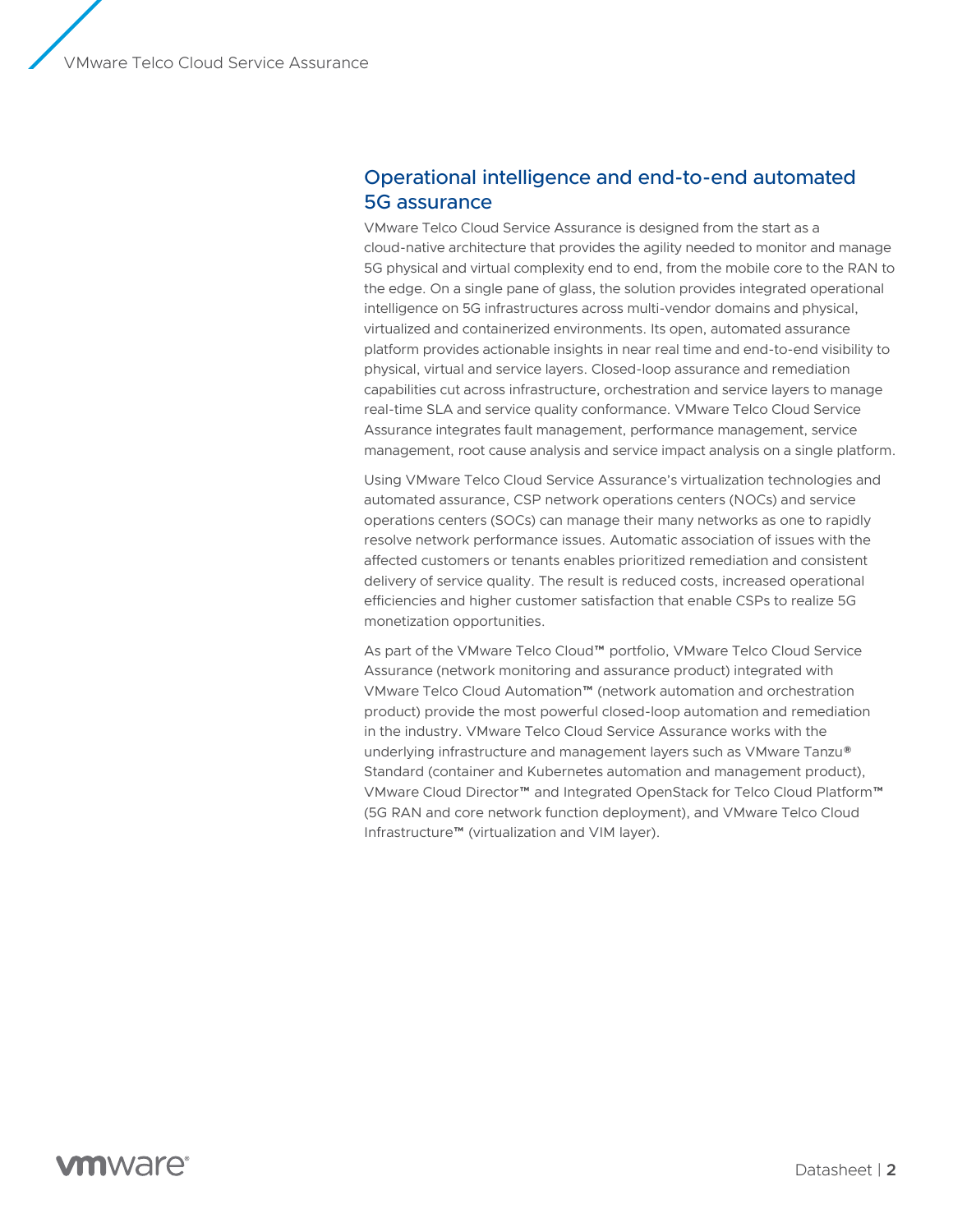VMware Telco Cloud Service Assurance



Figure 1: Telco Cloud Service Assurance—Multi-layer, cross-domain.

# Service management that bridges the gap between operations and customers

5G services require reliable, high levels of service quality, which makes it essential to monitor and manage the network from a service and customer perspective. That requires making the connection between a network fault or performance degradation with the services and SLAs impacted.



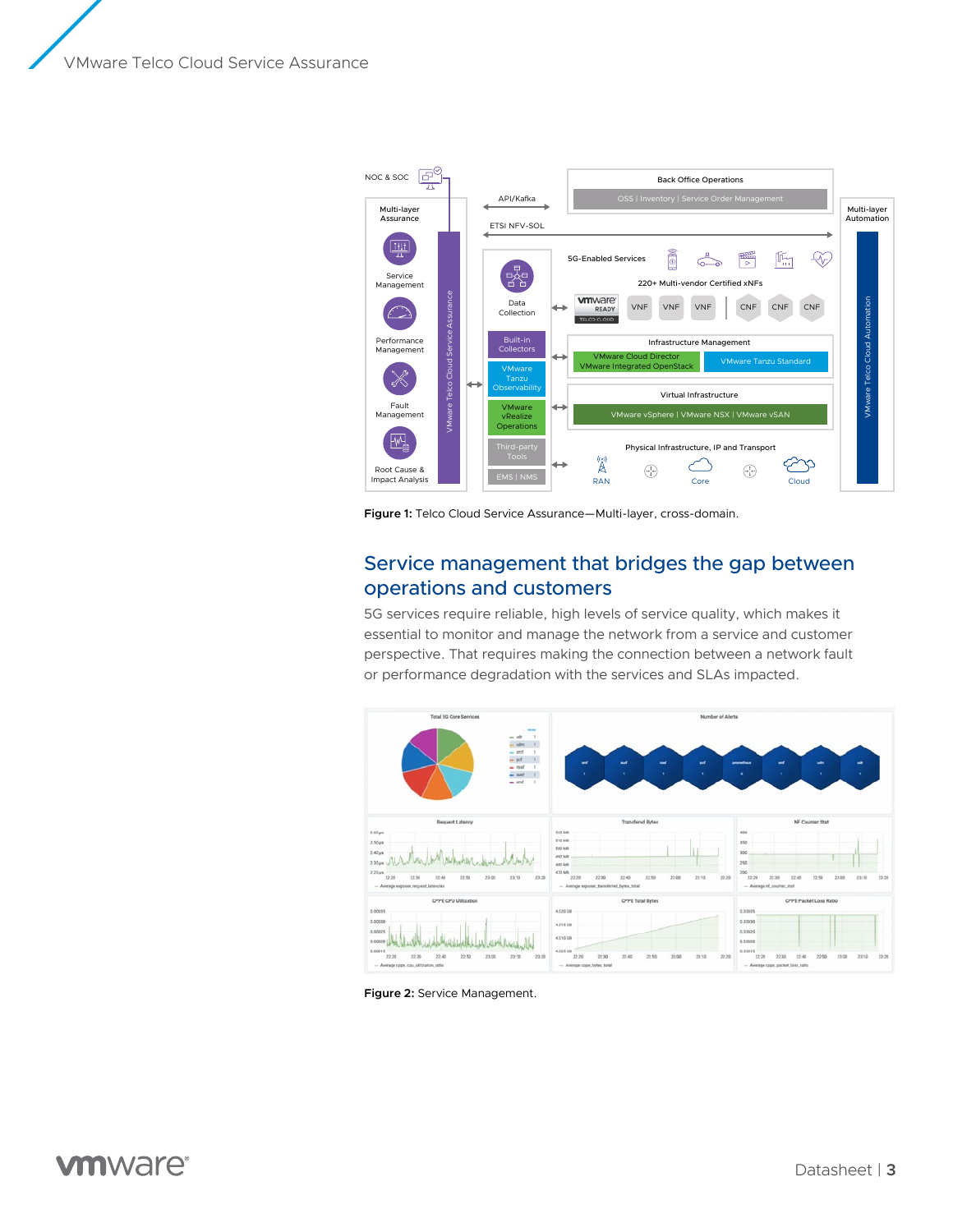#### Features

#### Multilayer visibility and monitoring withdeep insights

- •Across multi‑vendor vRAN / O‑RAN, xHaul and core
- •Single source of truth for daily operations
- Integrated with NFV Orchestrator

#### Real-time health and performance analytics and dashboard

- •Health and performance characteristics from the core to RAN
- •Visibility to infrastructure health, across physical, virtual, CaaS, xNF and service layers
- •Network slice mapping

#### Prioritized root cause analysis and business impact

- Identifies service loss or degradation across multidomain and multi‑vendor stack
- •Prioritize most‑impacted customers based on SLA and mission‑critical services

#### Closed‑loop automation, operation and remediation

- •Prescriptive root cause analysis and monitoring insights sent to orchestrators
- •Automatic preventive actions can be taken for well‑known and repetitive faults

#### Network slice and service health

- •Monitored automatically
- •Proactively analyze infrastructure trends and patterns that could impact service KPIs and SLAs
- •Anomalies automatically identified and linked to root causes

VMware Telco Cloud Service Assurance bridges the gap between operations and customer care by automatically translating infrastructure failures into service impacts that affect customers or tenants. The solution identifies the technology and business objects affected by each problem, thus making a logical connection between the business context and the infrastructure issue. So that the most important issues are addressed with priority, VMware Telco Cloud Service Assurance automatically generates service health impact analysis results. Presented on a dashboard, a numerical impact value is associated with each problem so that operators can prioritize their support efforts.

Accomplishing proactive service management requires automated discovery of network functions and their relationships to services, as well as automated root cause analysis, proactive remediation and service impact analysis.

# Automated discovery and topology mapping

Network functions are now a mix of physical, virtual and containers, making it difficult to understand interrelationships, how one function impacts others and how they relate to a 5G service or tenant. Each network slice, for example, could utilize completely different resources. To overcome this complexity, VMware Telco Cloud Service Assurance automatically discovers on‑premises and cloud network resources in real time by using standard APIs. It then provides an end-to-end topology map, as illustrated below, on a single pane of glass that shows the physical and logical connectivity and relationships (e.g., parent and child) between the underlying network infrastructure and the various software components that compose the 5G service. This includes networking, hardware, virtualization, Container‑as‑a‑Service (CaaS), application and functions layers for multiple vendors and domains. More than 4,000 physical and virtual devices are supported.



**Figure 3:** Topology discovery and mapping across core, transport and RAN infrastructure.

# **vm**ware<sup>®</sup>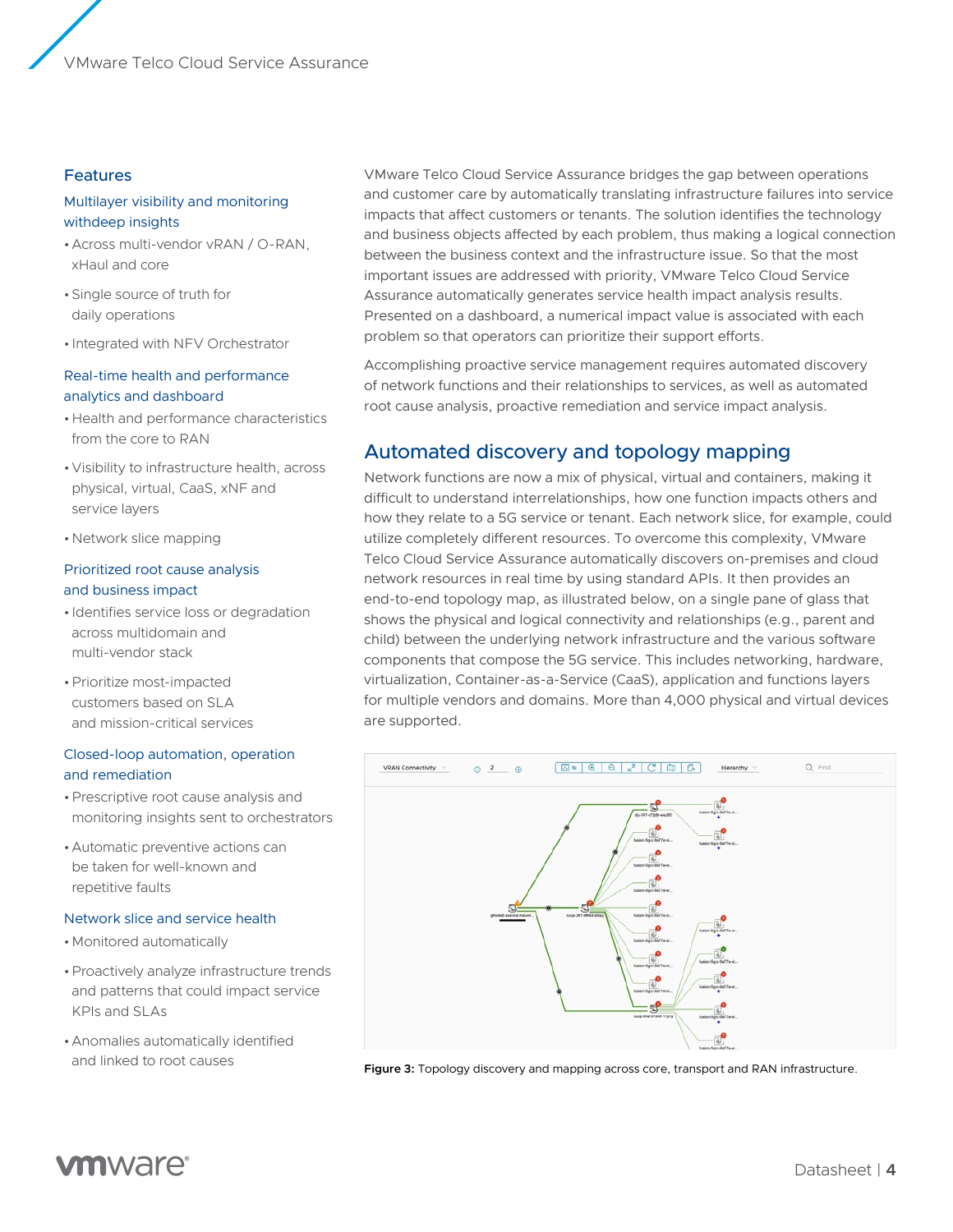#### Features (continued)

#### Multitenant, multi-vendor management

- •Monitor multi‑vendor cloud, LAN and WAN solutions in a unified view
- •Monitor and proactively manage multiple customers with diverse environments within a single ecosystem
- •Visualize, analyze and optimize environments to enable fast resolution times and high availability and meet stringent SLAs

#### Reduced OpEx spending

- •Auto‑discovery of root cause
- •Prioritization based on business impact
- •Automated actions and remediations

#### Increased uptime and reduced MTTI and MTTR

- •Cross‑correlation between services, protocols and infrastructure
- •Prescriptive diagnosis of the root cause of problems

#### Integration with standard orchestration tools

- Integration with industry‑standard orchestration tools (e.g., OSS, VNF‑M, NFV‑O)
- Integration with VMware Telco Cloud Automation
- •Enables closed‑loop automation and remediation with underlying network functions and services

## Intelligent fault and performance management

Using artificial intelligence and machine learning, VMware Telco Cloud Service Assurance automatically establishes dynamic performance baselines and calculates real‑time performance metrics. It identifies anomalies or performance degradation and alerts operators when anomalous behavior is detected. Operational efficiency is increased with automatic suppression of thousands of extraneous alarms and elimination of costly manual upkeep of static rules. Resources and workloads are optimized dynamically to meet ebbs and surges of edge and service requirements.

End‑to‑end fault and performance monitoring results across physical and virtual layers are visualized graphically, as shown below. Because VMware Telco Cloud Service Assurance has a contextual topological view of both the underlay and overlay networks, CSPs can accurately triage situations and take proactive steps to prevent serious impacts to application performance.



**Figure 4:** Fault management and performance management with root cause analysis.

# mware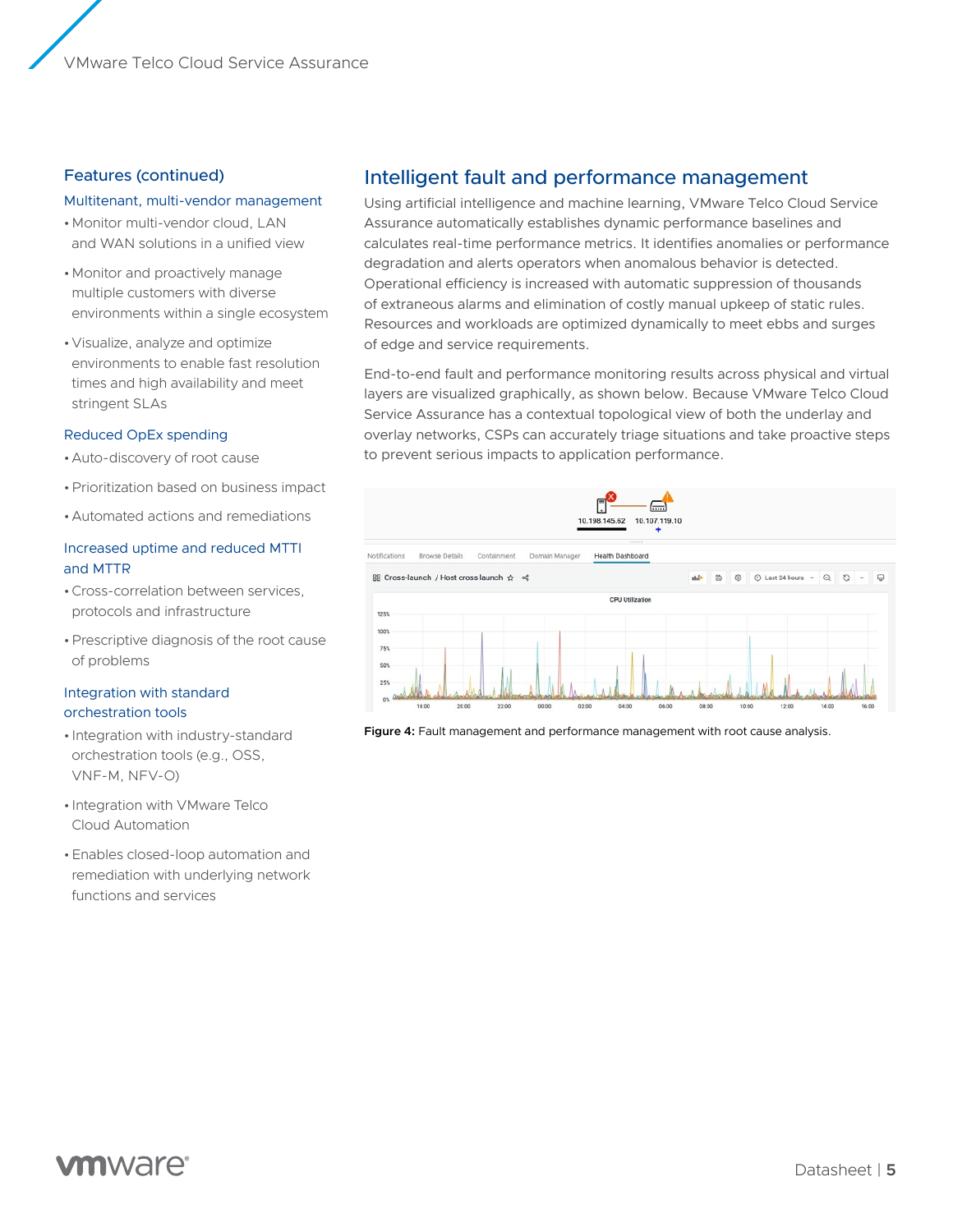#### Features (continued)

#### Data collection framework

- Ingest and contextualize network metric data to provide up-to-date view of network service and network infrastructure
- •Support rapid onboarding and visualization of EMS/NMS or device, CNF metrics from hours/days
- •Self‑serve, UI‑based onboarding by customer, partner or system integrator
- Integrated with VMware vRealize® operations

### Automated root cause and service impact analysis

VMware Telco Cloud Service Assurance's root cause and service impact analysis capabilities provide fast problem resolution by automatically correlating symptoms from the many layers of the infrastructure stack (physical, virtual, Kubernetes, CNFs, VNFs and services) and pinpointing the problem's root cause.

|                 |                       |                   |                 | đ<br>10.198.145.62                | 1<br>10.107.119.10<br>۰<br><b>HILLER</b> |                                    |        |                    |
|-----------------|-----------------------|-------------------|-----------------|-----------------------------------|------------------------------------------|------------------------------------|--------|--------------------|
| Notifications   | <b>Browse Details</b> | Containment       | Domain Manager  | Health Dashboard                  |                                          |                                    |        |                    |
| <b>REFRESH</b>  |                       |                   |                 | $_{\rm v}$<br>Filter by Severity. |                                          | Filter by Infrastructure<br>$\sim$ |        |                    |
| o               | Severity.             | Acknowledged<br>T | Owner<br>$\sim$ | T<br>Class Name                   | Name<br>٠                                | EventName                          | $\tau$ | <b>Event State</b> |
| o<br>$33-$      | $\bigcirc$ Critical   | false             |                 | Host                              | 10.198.145.62                            | Down                               |        | ACTIVE             |
| о<br>$^{55}$    | A Major               | true.             | <b>SYSTEM</b>   | CPU Performanc                    | PSR-10.198.145.62/69 [CPU Pkg/ID/        | HighUtilization                    |        | <b>INACTIVE</b>    |
|                 | A Major               | true              | SYSTEM          | CPU_Performanc                    | PSR-10.198.145.62/80 [CPU Pkg/ID/        | HighUtilization                    |        | <b>INACTIVE</b>    |
| 35              |                       |                   |                 | Host                              | 10.198.145.62                            | UnresponsivelnRemote               |        | <b>ACTIVE</b>      |
| o<br>o<br>$\gg$ | <b>C</b> Minor        | false             |                 |                                   |                                          |                                    |        |                    |

#### **Figure 5:** Automated Root Cause Analysis.

With VMware Telco Cloud Service Assurance, CSPs see at a glance the problems that require priority remediation. Instead of presenting the user with thousands of separate symptom alarms and alerts from a plethora of tools, VMware Telco Cloud Service Assurance correlates all the active, inactive and unknown alarms together with the network topology to rapidly identify the problem's root cause.

The solution then bridges the gap between operations and customer care by automatically translating infrastructure failures into the customer‑impacting service impacts. It does this by identifying the technology and business objects affected by each problem and then analyzing value of the failure's impact on the service and customer, as shown below. It also issues notifications and triggers actions.

By putting infrastructure problems in a business context, CSPs can prioritize their responses in real time according to the business impact, such as tenants who have contracted higher-value services and SLAs.

# **vm**ware<sup>®</sup>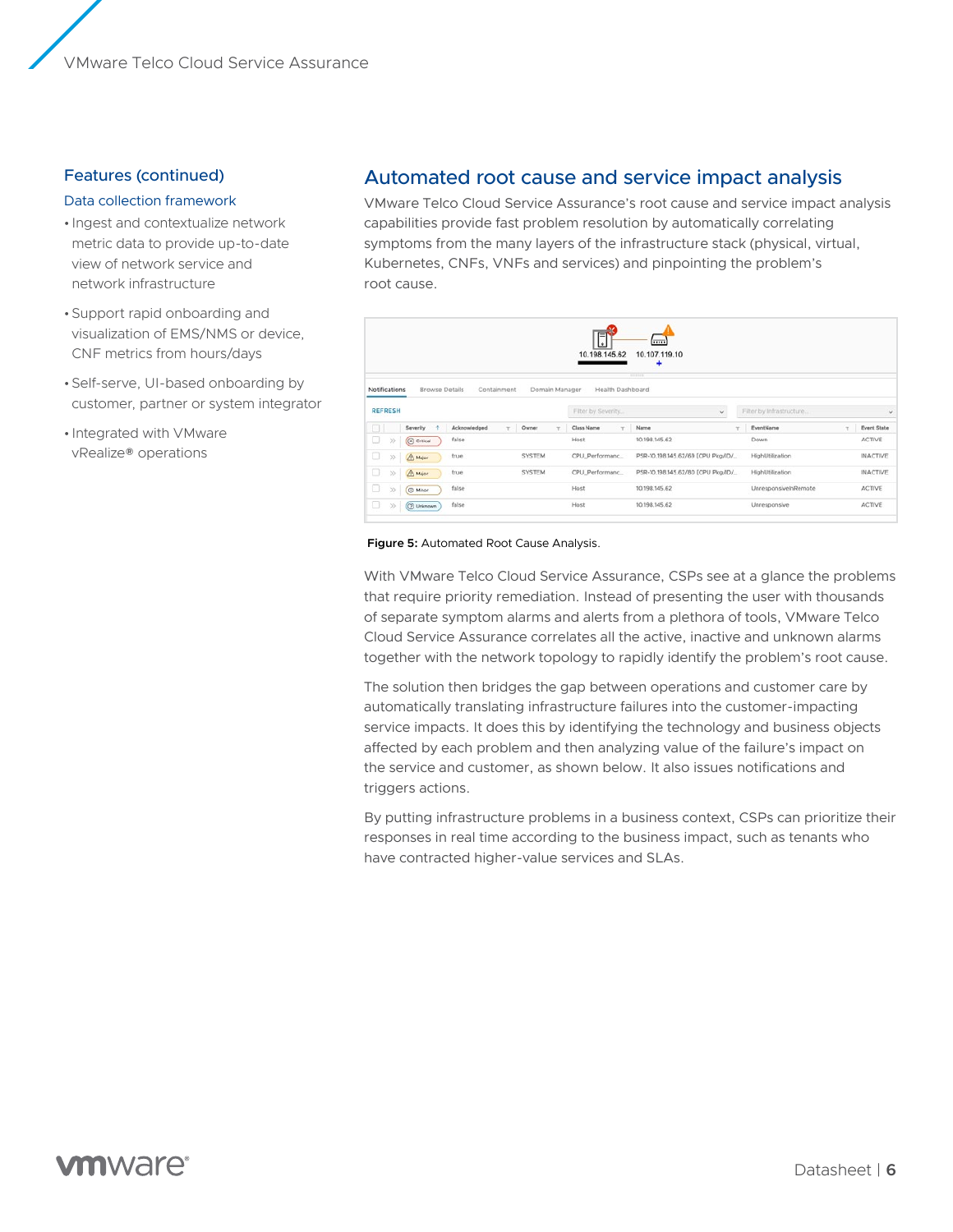VMware Telco Cloud Service Assurance

### Closed‑loop automation and remediation

Meeting SLA and service quality expectations in real time requires automated remediation across the infrastructure, orchestration and service layers when faults occur. VMware Telco Cloud Service Assurance provides a remediation policy framework that automates the processes and procedures for common NOC faults that can be handled without human involvement.

Administrators can define policies to allow automatic remediation actions when specific infrastructure faults occur that affect service. Different automated remediation actions can be taken based upon the duration of the problem. The framework also manages the remediation process by providing alerts and notifications, dispatch for repair, etc.

Business impact analysis results then drive closed‑loop remediation through integration with resource, service and lifecycle management orchestrators that are based on SOL API standards, such as VMware Telco Cloud Automation. VMware Telco Cloud Service Assurance drives closed‑loop actions for infrastructure lifecycle management by making recommendations to orchestrators based on identified root cause issues, such as a need to allocate more vCPUs on a specific video to handle increasing traffic.

VMware Telco Cloud Service Assurance combines automated discovery and topology mapping across physical, virtual and container environments to provide complete visibility, along with cross‑domain root cause analysis and service impact determinations to understand the impact of failures on services and customers. Through automated closed‑loop actions, 5G service quality is maintained and delivered consistently.

### VMware Telco Cloud Service Assurance 5G use cases

CSPs can address many use cases with the VMware Telco Cloud Service Assurance platform, such as:

- 5G RAN/core assurance—Both CNFs and VNFs are automatically discovered. They are shown graphically in the network topology map, including how they are linked to the subscriber's services. When CNFs or VNFs are impacted by failures or exhibit performance degradation, operators are notified. With actionable insights and root cause analysis, operators can immediately respond and remediate the root cause.
- CaaS, NFVI and xNF assurance—VMware Telco Cloud Service Assurance communicates with Kubernetes to extend self‑healing and remediation of the underlying root cause when it happens below the CaaS layer, in the VIM layer or virtual or containerized network functions in multi-cloud environments
- Virtual EPC assurance—VMware Telco Cloud Service Assurance dynamically models vEPCs, performance KPIs and connectivity through the infrastructure. Analytics enable operators to identify trends and correlate root cause. VMware Telco Cloud Service Assurance can also automatically invoke orchestrators for remediation or to provide necessary resources.

# **vm**ware<sup>®</sup>